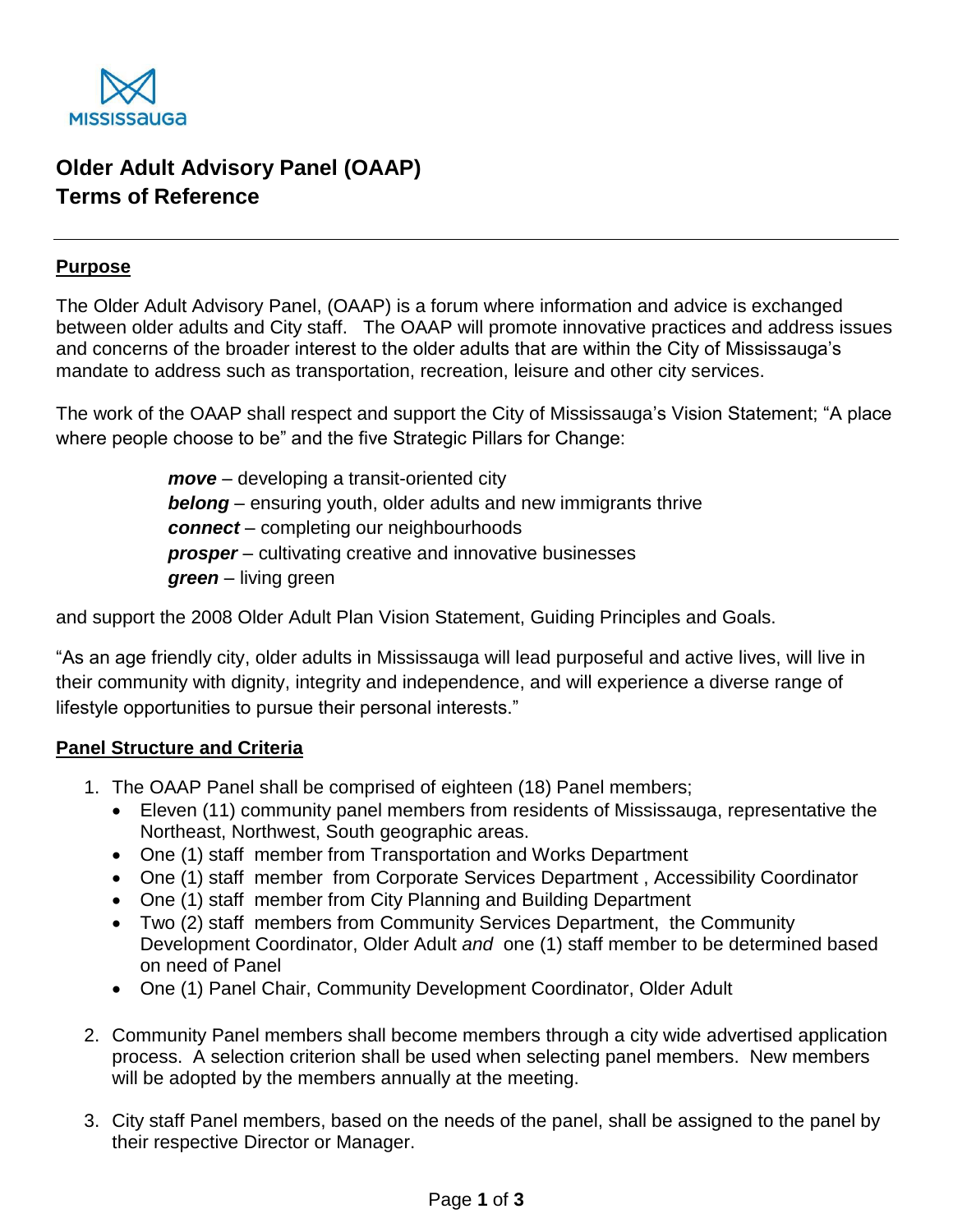- 4. Community Panel Members must be 55 years of age or older.
- 5. Members shall represent the broader interests of the older adult community.

## **Terms of Office**

- 1. The term for each Community Panel Member shall be two (2) years. Members may serve on the OAAP for a maximum of two (2) consecutive terms.
- 2. The term for the City Staff Panel members shall be two (2) years. Members may serve for consecutive terms and will be determined by the needs of the panel and support of their director /manager. Chair shall meet with City Staff Panel members and determine applicability for a consecutive term.
- 3. Panel Members who request to serve for a consecutive term;
	- Shall submit to the Chair a panel application form
	- Chair shall meet with the panel member to determine applicability for panel member's second term.
	- The Chair shall decide on the request based on discussion and notify panel member.
- 4. The Community Development Coordinator, Older Adult, shall be designated as Chair
- 5. If a vacancy should occur during the term of any Panel Member for any reason, a replacement member shall be appointed within two months to fill the vacancy for the balance of the said term.
- 6. If a Chair vacancy should occur, the Manager of Community and Neighbourhood Development shall appoint a staff to fill the vacancy for the balance of the said term or until the permanent replacement of the Community Development Coordinator, Older Adult is in place.

## **Meetings**

- 1. Meetings shall be held bimonthly. Reoccurring meeting dates will be set at the beginning of each year. Meetings will be held minimally six (6) times per calendar year, in January, March, May, July, September and November.
- 2. Additional meetings, at the call of the Chair or by the need for sub-committees and or task work groups meetings can occur.
- 3. Location of meetings shall be held at a City of Mississauga location, unless otherwise planned and agreed upon.
- 4. Meeting minutes, agendas and handouts shall be prepared by a city staff person meeting all Freedom of Information Act requirements and filed using corporate filing guidelines.

## **Governance**

1. The OAAP shall be associated with the City of Mississauga, Community Services Department and Recreation Division.